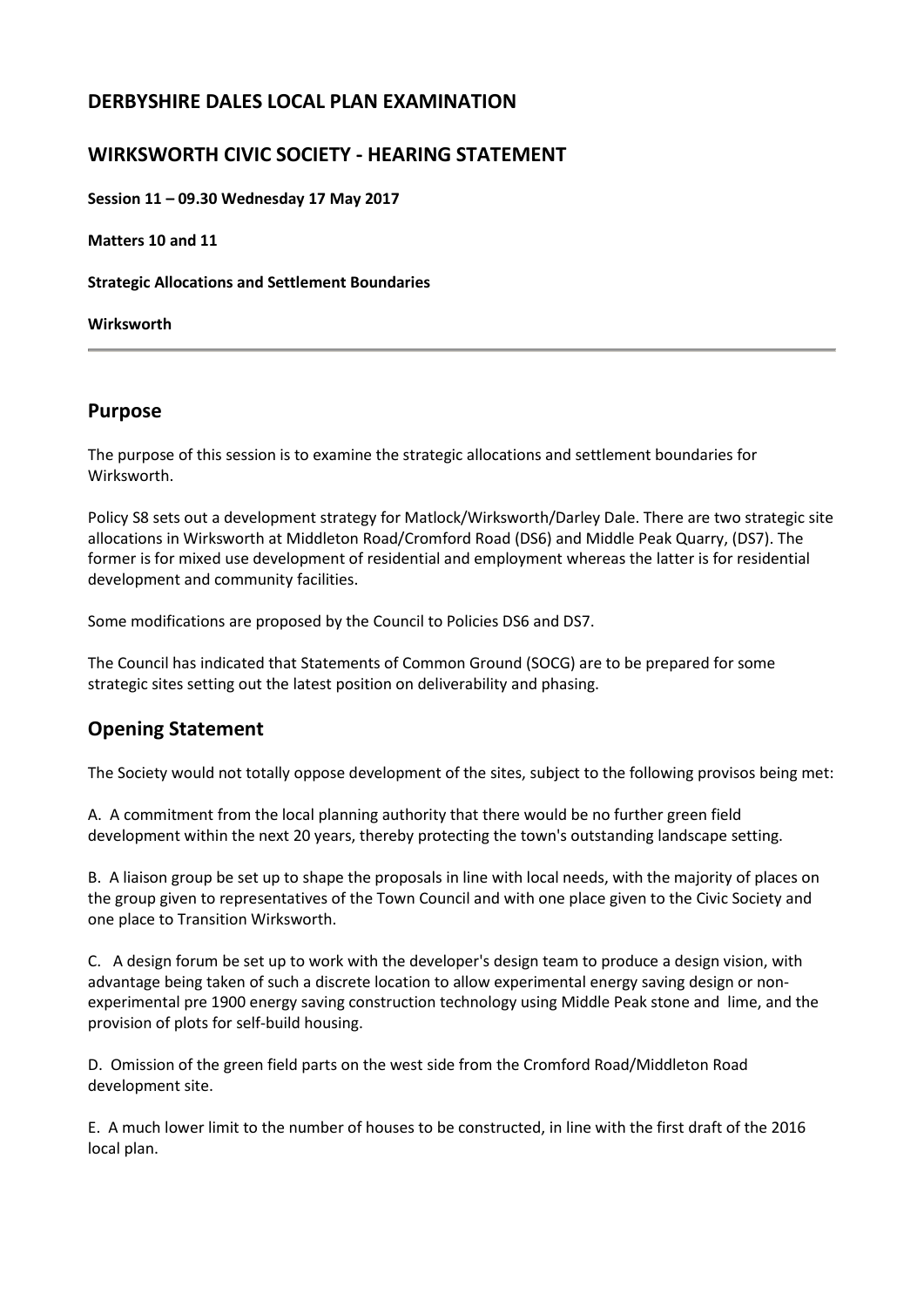F. Town centre parking: The Civic Society believes that an absolute requirement, prior to any further significant increase in housing, must be the provision of extra town centre car parking. The District Council is the only body which can make this possible and it has a duty to do so.

The revised local plan MUST include arrangements for the creation of extra town centre parking.

There are very limited sites which could be made into car parks:

1. Land at the rear of The Lime Kiln PH, Fire Station and Telephone Exchange

2. Land at New Bridge currently used as a heavy goods vehicle yard. This would involve the business using it being found an alternative location

- 3. Land at the Railway Yard
- 4. The Meadows

Of these the first two seem the better options. The Society believes the Meadows would be a poor option.

### **Issues**

#### *1. Land at Middleton Road/Cromford Road*

*Is further ecological assessment required before the site is allocated? Is the site deliverable in the timescales envisaged by the SHELAA having regard to constraints such as contamination, infrastructure and viability? Are the criteria within Policy DS6, including the requirement for phasing of employment and residential development, justified?*

It is essential that any proposal be in conformity with the Wirksworth Neighbourhood Plan and in particular with the Plan's concept statement for development of this land**.**

Wirksworth Civic Society's main concern is the impact that such a large number of people and cars would have on the existing town. A development of 126 new homes will mean a possible extra 200 vehicles on the streets. Narrow streets and lack of carparks must be the first concern. Our small historic town is a precious asset, brought back from a condition of decline in the 1970s to physical and economic well being. It cannot support such a massive expansion in population without severe impacts upon its character.

The Neighbourhood Plan includes a Character Statement for the town as a whole. This should be used as a guide to ensure development proposals respect the town's special character and setting.

Landscape - Study of early maps and other documents reveals a landscape of historic lead mining, early narrow field enclosure of medieval strip fields, quarrying, and latterly natural regeneration of plants and trees producing a rich ecology. Inevitably the development will impact severely upon this. In particular the development should not negatively impact on the setting of the Rantor and Nether Ratchford lead mine scheduled monument or on the area of associated mines and strip fields which is identified as a High Priority Lead Landscape. The integrity of this landscape should not be damaged or masked by development within it. Every effort should be taken to minimise damaging impacts.

Urban Form - A clear design philosophy is essential. Many questions must be answered as to the type and style of housing needs of Wirksworth, and this must be evidence-based. The Society would strongly oppose the building of houses which are outside the price range of local people. The relatively low density proposed seems appropriate. As does the scale of two storey houses. The choice of brick for nearly all the development does not seem appropriate. It is recommended that the proposed development be referred to a design review forum - either the regional one OPUN - or a more local one. Whilst the disposition of the housing, in two groupings, does largely respect the site's landscape character the grouping of industrial sheds does not. This proposal for a 1980s type industrial estate seems totally inappropriate and sits clumsily in the historic landscape. There are already empty industrial sheds in the town. Wirksworth has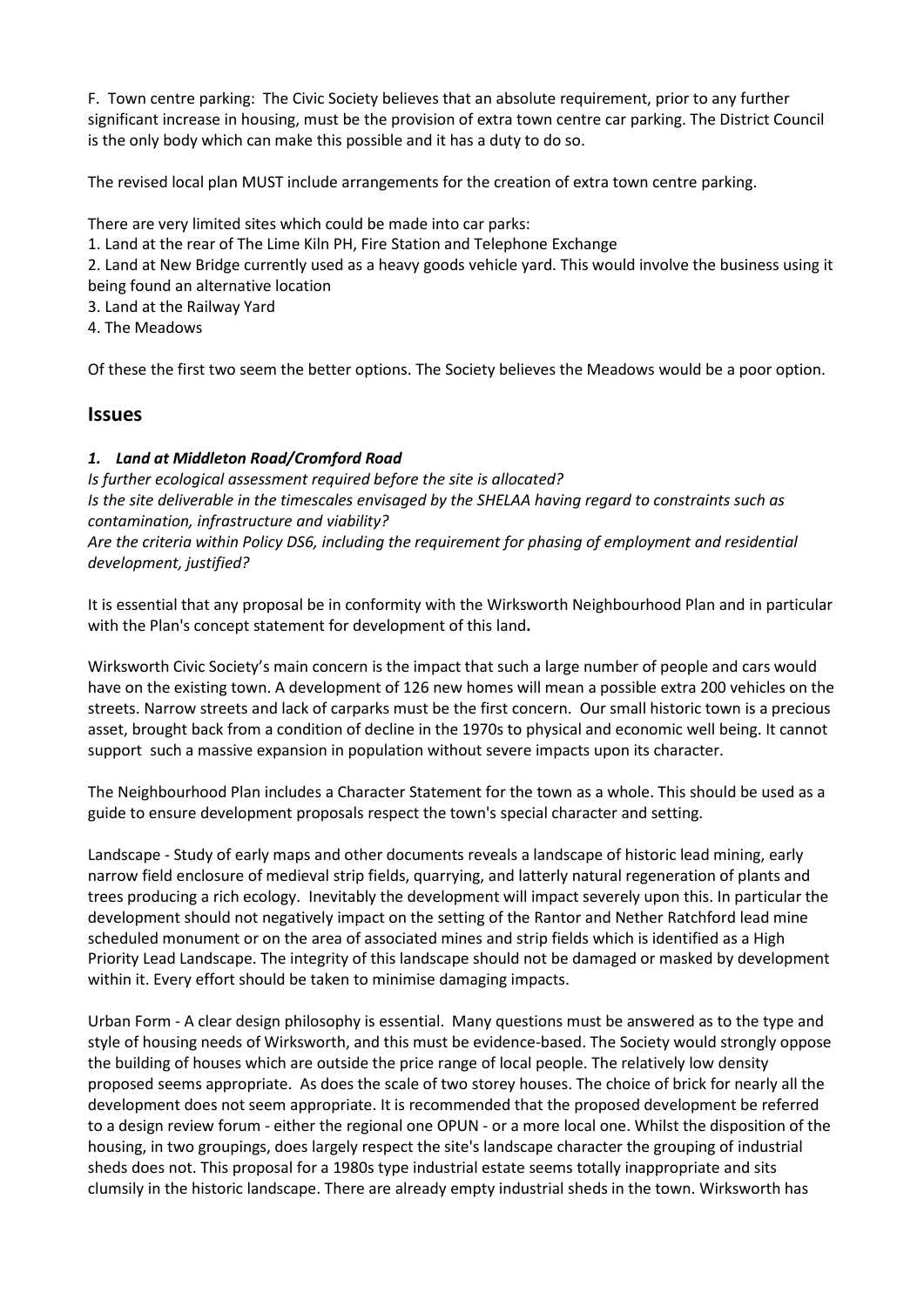latterly become a town of makers and people working in the creative industries. Live/work units would be much more appropriate and could be built in the 'brown-field land shown as 'Potential Station Car Park' which the Society doubts is needed. Has Wyvern Rail been consulted? Are they prepared to take on the maintenance and would it be used? Alternatively this part of the site might be suitable for a new joint infant/junior school. The Society does not believe Middle Peak Quarry is an appropriate location for the school, largely because of distance from the town centre and associated access problems.

Recreation Routes - The proposals must take account of established recreational routes through the site.

Access roads - The proposed road engineering of the access off Middleton Road urbanises this rural lane. Design approaches advocated in Manual for Streets and Manual for Streets 2 should provide a steer rather than using standard designs from the Design Manual for Roads and Bridges.

Rock House - The Society has received a number of representations saying the demolition of Rock House would be a wasteful and unnecessary loss.

The Society notes that the Sustainability Appraisal of the Draft DDDC local Plan commissioned from ClearLead Consultancy Ltd by the District Council identifies, for this site, negative impacts upon the historic landscape and in particular the lead mine scheduled monument, geology, ecology and the setting of the Wirksworth Conservation Area.

#### *2. Land at Middle Peak Quarry*

*Is the site deliverable in the timescales envisaged by the SHELAA having regard to constraints, infrastructure and viability?*

*In particular what are the implications for deliverability of ecological constraints, contamination, quarry faces, stability and the mineral resource?*

*Are the criteria within Policy DS7, including the requirement for phasing of employment and residential development, justified?*

Quite aside from the considerable logistical problems of development in a quarry the provision of so many houses here would be a massive increase in the size of our small town, presenting major challenges in terms of town centre parking, road cycle and pedestrian access, sewage, health care and schools.

The scale of the area identified in the draft Plan, relative to the size of the town, is such that it merits a 'master plan' of its own, with its own design code, and requires the skills of expert urban designers plus a stand alone public consultation process. It is hoped the Council will be able to negotiate successfully with the owners to secure the skills required as well as a commitment to a thorough public consultation process. The initial housing number identified for this location is noted but clearly with extensive remediation the whole site is capable of accommodating a significantly greater number. The Society believes that the total number should be limited by an assessment of the number which, if exceeded within the plan period, would damage the character of the town - which the Council has stated publicly it is committed to preserving.

It may be helpful to consider the overall site in three zones: The former Dale Quarry or Big Hole Zone, the Middleton Road Zone and the Middleton by Wirksworth Zone.

The Society has noted that the owners are willing to agree to the extinguishing of their mineral planning permissions. However there are outstanding conditions on these permissions which need to be complied with - most importantly the work needed to fulfil the promise to create a park from the former Dale Quarry by land-modelling to create a relatively level surface some 10m/30' below the quarry edge, thereby creating a wind protected landscaped environment with public access. No development should be allowed in this zone.

It is understood the Middleton Road Zone will accommodate the initial phase of dwellings.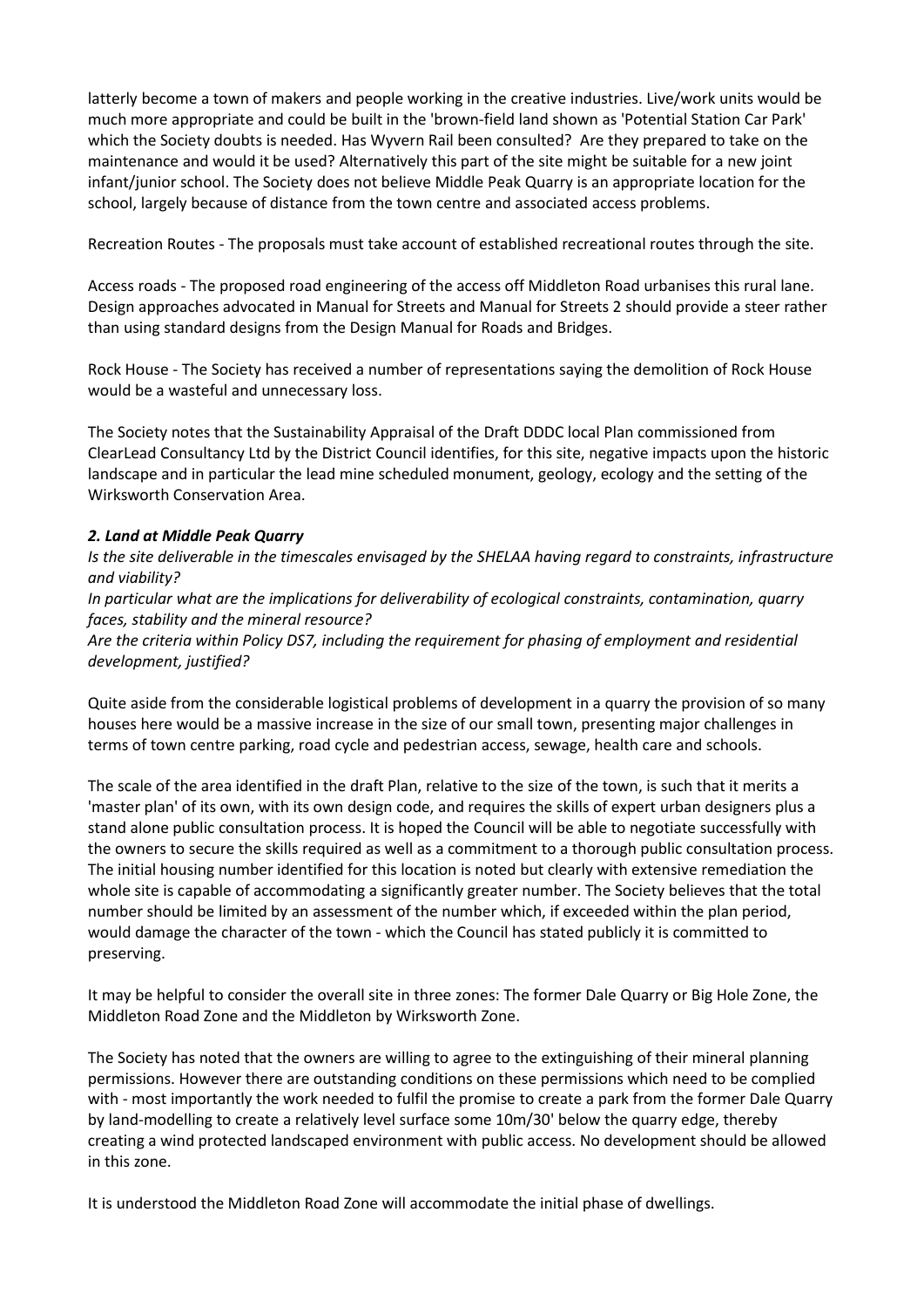The northernmost part of the former quarry relates more to Middleton by Wirksworth than Wirksworth. Development in this area should be planned as an extension of Middleton by Wirksworth, thereby assisting in developing and underpinning community facilities in Middleton.

The master plan for the whole site should provide the opportunity for some self build development.

Employment uses for some parts of the former quarry would help to meet sustainability objectives, but this may require some subsidy.

Connectivity is a major issue. The opportunity to create pedestrian links to Wirksworth town centre via The Dale and Greenhill needs to be explored. There is a danger that development in the former quarry could be an enclave, separate from the town, if appropriate pedestrian infrastructure is not put in place.

The opportunity for the creation of a new road access, other than off Middleton Road needs to be explored, possibly across Middleton Road and through the other site identified for mixed use, to the west of Cromford Road.

The T junction of Middleton Road and Cromford Road will need remodelling but the Society would strongly oppose any proposal to create a roundabout here, which would have severe negative impacts upon the character and appearance of this entry to the town centre.

#### *3. Settlement Boundaries*

*Is the settlement boundary for Wirksworth justified?*

No comment.

#### *4. Infrastructure*

Will the infrastructure to support the scale of development proposed be provided in the right place and at *the right time, including that relating to the highway network, health and education? Do the strategic allocations need to make explicit provision for a new primary school?*

It is noted that Wirksworth is considered to be in the top category of the three level settlement-hierarchy, ie the market town category, but this is an unhelpful simplification if applied without regard to factors such as the availability of town centre parking, school capacity, sewage infrastructure etc. Also it is presumed one reason for market towns being at the top of the settlement hierarchy relates to a relatively high level of access to public transport. The withdrawal of subsidies from certain bus routes has reduced(?) the sustainability of Wirksworth to accommodate a large increase in housing without adverse impact on car numbers and parking or access to wider support services for those without private transport options.

The Society has been pleased to hear from the Leader and officers of the Council that there is a strong commitment to protect the special character of Wirksworth. The existence of a relatively large number of small independent shops is a strong part of this character. Many are of marginal commercial viability and therefore particularly vulnerable to impacts such as the arrival of out-of-town or town-margin retailers. It is hoped the Plan will prevent this happening.

The growth of housing has the potential of benefitting the town in supporting the local shops and keeping comprehensive school pupil numbers up. However if new residents shop predominantly out of town and place their children in schools elsewhere the dis-benefits will outweigh any benefits.

Wirksworth has significantly less town centre car parking provision than other market towns in the District. This is a major problem. The protection of existing town centre car parking provision is therefore of the highest priority and the Society hopes the Plan will make provision for some new town centre parking. The only undeveloped site of any size relatively near the town centre is the heavy goods vehicle depot in